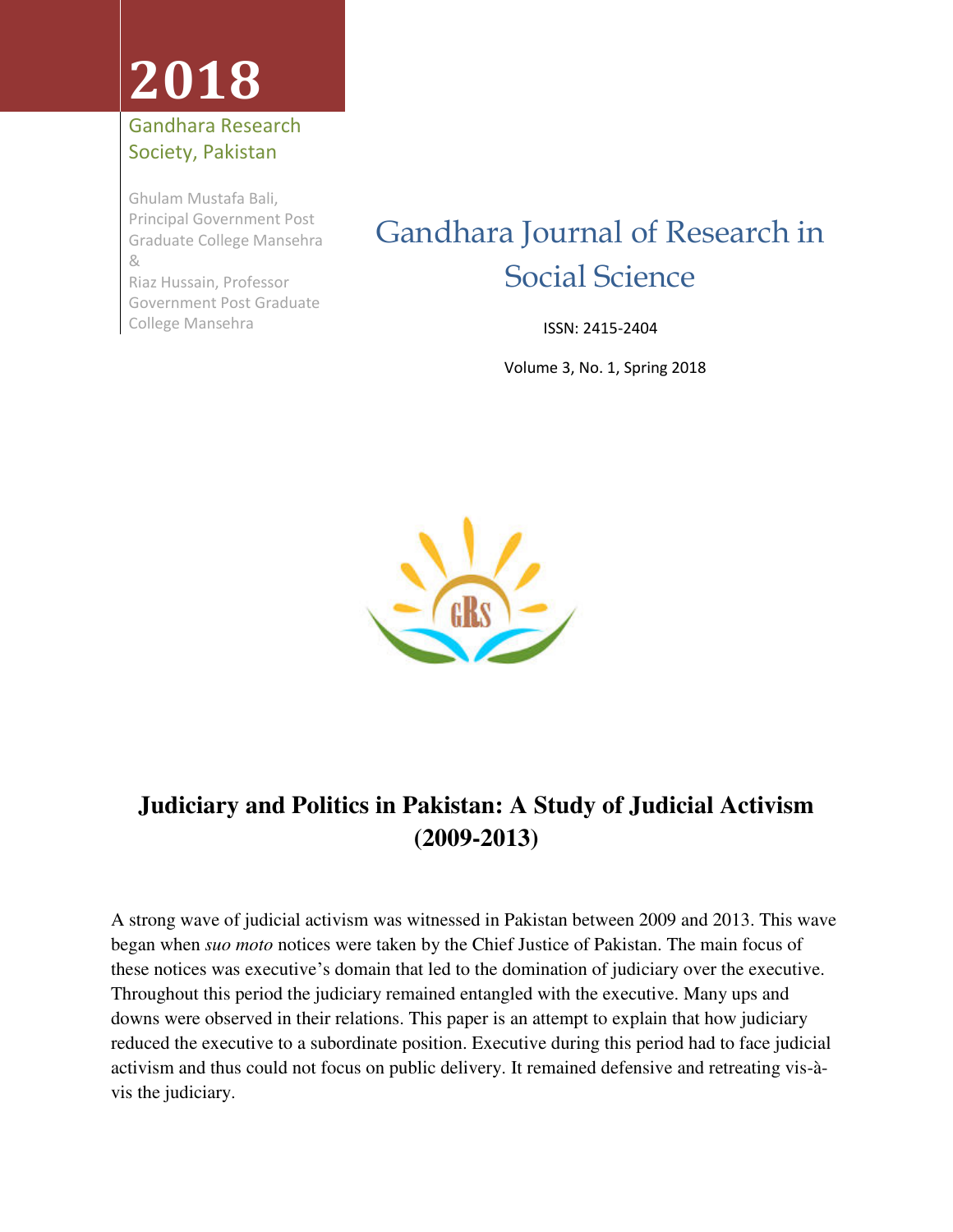#### **Judiciary and Politics in Pakistan: A Study of Judicial Activism (2009-2013)**

Ghulam Mustafa Bali and Riaz Hussain

#### **Introduction**

In today's democratic systems the judiciary is an important organ of the government. The responsibilities and role of judiciary has increased gradually. It has become guardian of constitution and rule of law. It redresses people's grievances. It has become a check not only over the executive but in certain cases over the legislature as well. Now these organs of government cannot arbitrarily use their powers. An independent and strong judiciary guarantees good governance, rule of law and strong political institutions.

 The main feature of the parliamentary democracy is its parliamentary sovereignty. It enjoys legislative, executive, financial, judicial and constitutional powers. It is the final authority in the state. The judiciary and executive perform their role within the limits prescribed for them by the parliament. No other organ can challenge its sovereignty. All powers concentrate in the parliament. Unlike this the presidential system works in accordance with the principle of separation of powers. Each organ remains within its limits for smooth functioning of the system. Under this system the judiciary is custodian of the constitution. It does not allow any other organ of the government to violate the constitution or its spirit. It can strike down both executive and legislative acts. The power exercised by judiciary in this regard is called power of judicial review. In Pakistan the constitution allows the judiciary to exercise limited powers of judicial review.

 The move of judicial activism started in Pakistan in 2007 when the Supreme Court stretched its powers in the name of protecting the constitution and law. It encroached upon the power of the executive. It abridged the executive to the level of an inferior authority. The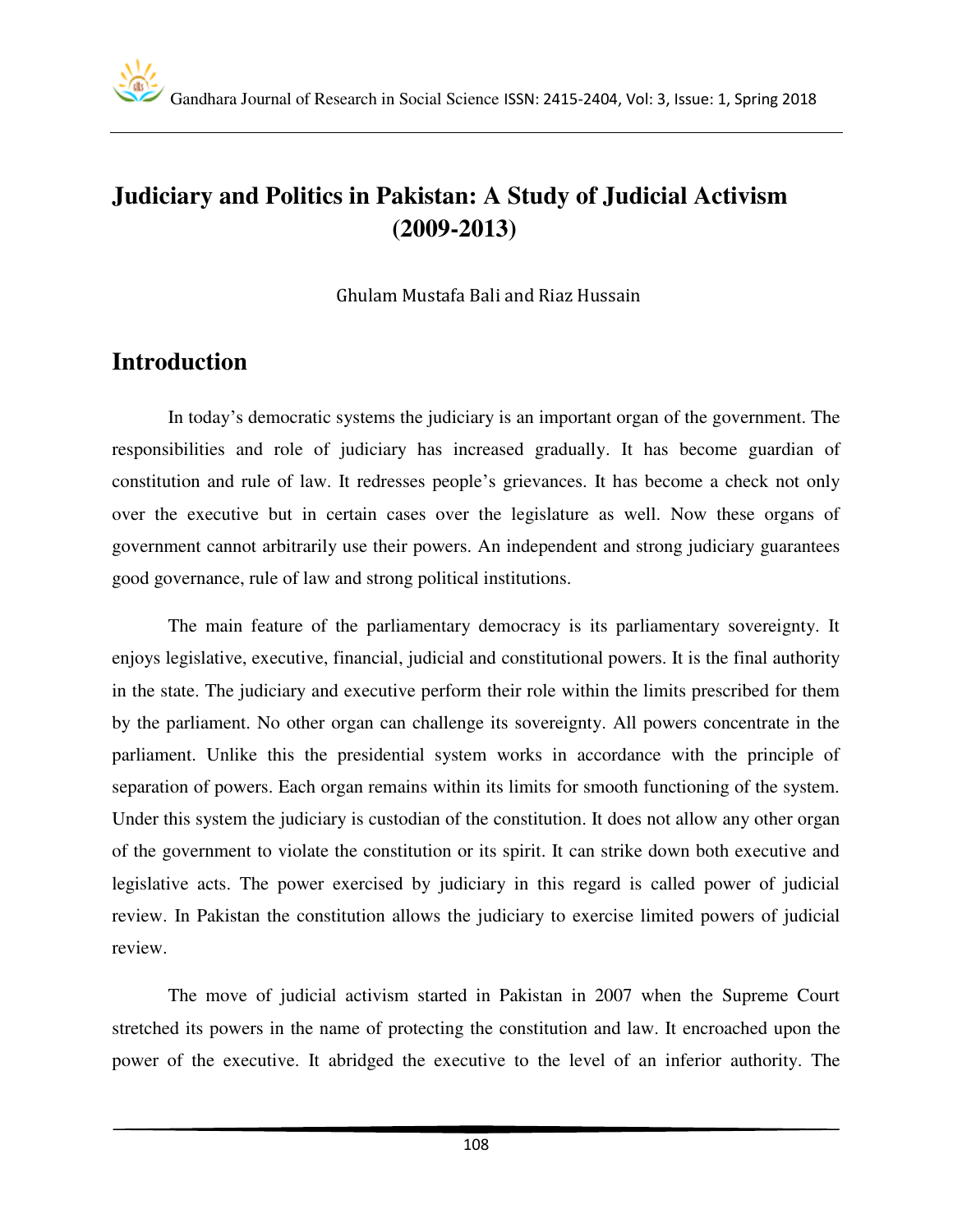

judgments of the court badly affected executive's performance and delivery. Through this activism the judiciary became infallible and above accountability and law.

 A lot of literature may be found on judiciary and politics in Pakistan but there is a dearth of scholarly literature on judicial activism in Pakistan especially on the period under study. Major works available in Pakistan deal with historical or political aspect of the system. No focused work on judicial activism and democracy is available. This paper is an attempt to fill this void by focusing on a very eventful and important period of Pakistan's national history. This effort will explain how judicial activism created institutional imbalance and reduced the executive to a subordinate position in the parliamentary system.

#### **Background**

 Since its formative years Pakistan has been witnessing an active role of judiciary in politics. The judges have been very active in invoking the doctrine of necessity. Their role strengthened autocratic institutions and weakened the democratic ones. They assisted in legitimizing and perpetuating authoritarian rule in the country.

 During military regimes the judiciary remained docile and friendly. It created no hurdle in the way of generals while during democratic regimes it became proactive and strong and undermined the political executive. Even judiciary attempted to encroach on the domain of parliament. This practice further weakened the fragile democracy in Pakistan. The period between 1954 (when first Constituent Assembly was dissolved) and 1999 have many examples to present as evidence of this practice.

 Judiciary works as protector and guardian of the rule of law. An independent judiciary can play a positive role for the success of democracy. If there is rule of law then the state would make progress in all walks of life. It would gain stability thus adding to smooth growth of state and society. The judiciary works in accordance with the law. In case of its failure in this regard the system would face disastrous consequences. After 1999 military take over the judiciary helped General Musharaf by not only legitimizing him but also giving him power of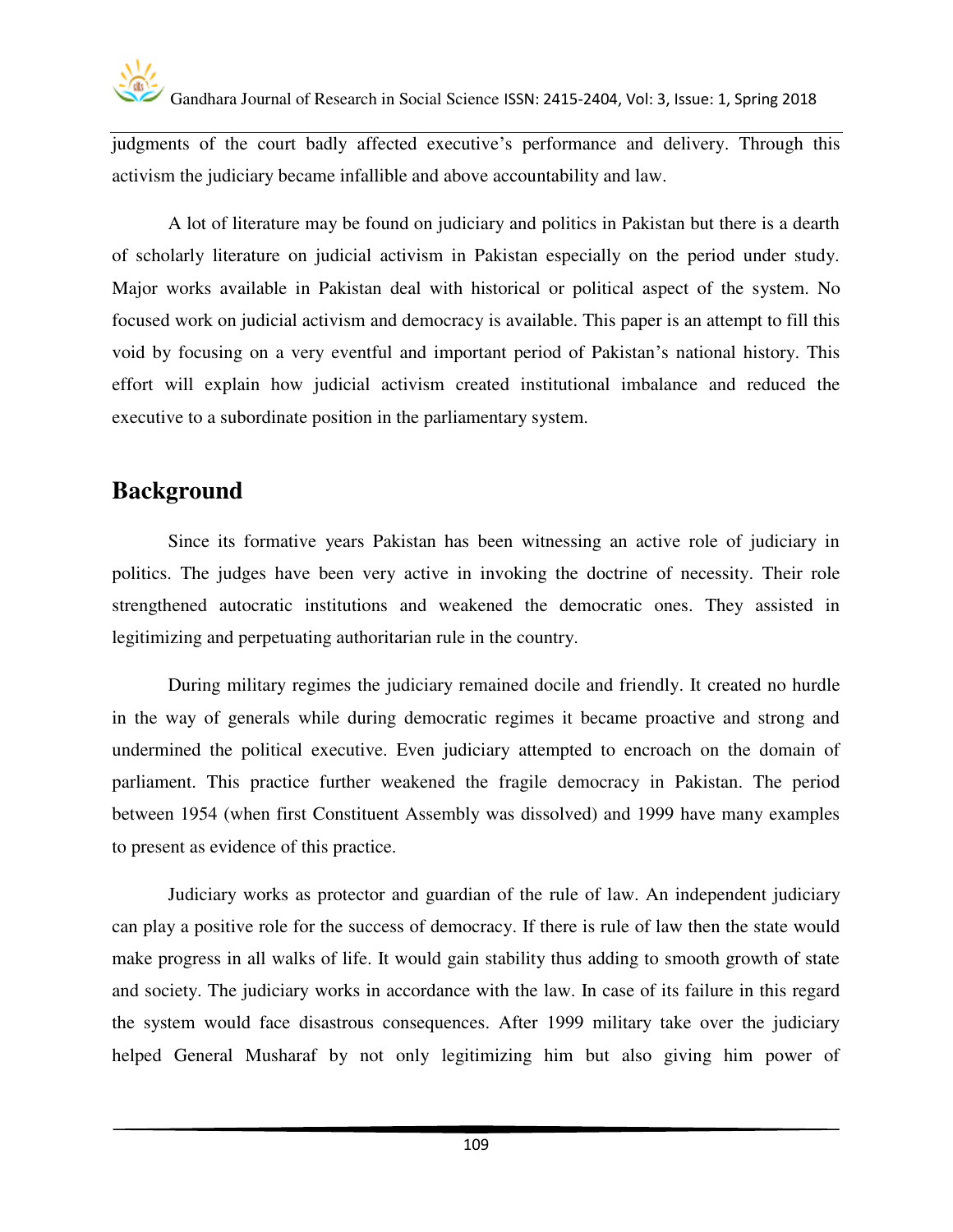

constitutional amendment. The unconstitutional acts of Musharaf were legal and constitutional in judges' eyes under the doctrine of necessity.<sup>1</sup>

General Musharaf appointed Iftikhar Muhammad Chaudhry as Chief Justice of Pakistan in 2005.<sup>2</sup> When, he became the chief justice he started insulting government functionaries on the charge of incompetency. However, the relations between him and the government remained cordial and friendly. Different perks and privileges were enjoyed by him during his early phase as chief justice. He enjoyed what was beyond his protocol e.g. Mercedes car (allowed only to the chief executive of the state). In spite of failing CSS exam three times his son was inducted in police group on recommendation of the Interior Minister. Justice Iftikhar's favors were reciprocal. $3$ 

 The difference between two chiefs, Chief of Army Staff (President) and Chief Justice, started to emerge in 2006, when the latter started to interfere in the day to day dealings of the executive. He began issuing writs of *Habeas Corpus* in missing people's cases. Allegedly the security agencies had picked them and detained without proper legal process. The 250 missing people's case became bone of contention between the two former friends. This attitude affected the process of privatization also. This was something unusual for the general in power.<sup>4</sup>

 The General called the Chief Justice for a meeting with him on March 09, 2007, in his office in Rawalpindi. He was asked for his resignation. After his refusal a reference was sent against him to Supreme Judicial Council (SJC) in accordance with the provision of constitution. Justice Javed Iqbal, a senior most judge in Supreme Court, was picked as Acting Chief Justice of the Supreme Court. The SJC was asked to start investigation and submit recommendations. The reference sent against Justice Chaudhry to the Council was according to the process and procedure provided in article 209 of the Constitution.<sup>5</sup>

 Justice Chaudhry did not remain silent. He went to the Supreme Court and challenged the reference that was sent against him. He submitted 132 points petition in the court. He prayed that the reference was sent in haste with mala fide intentions. He also questioned his suspension, forced leave, in-camera proceedings of SJC and acting chief justice's interest as he was the senior most in the list of judges of Supreme Court after him. <sup>6</sup>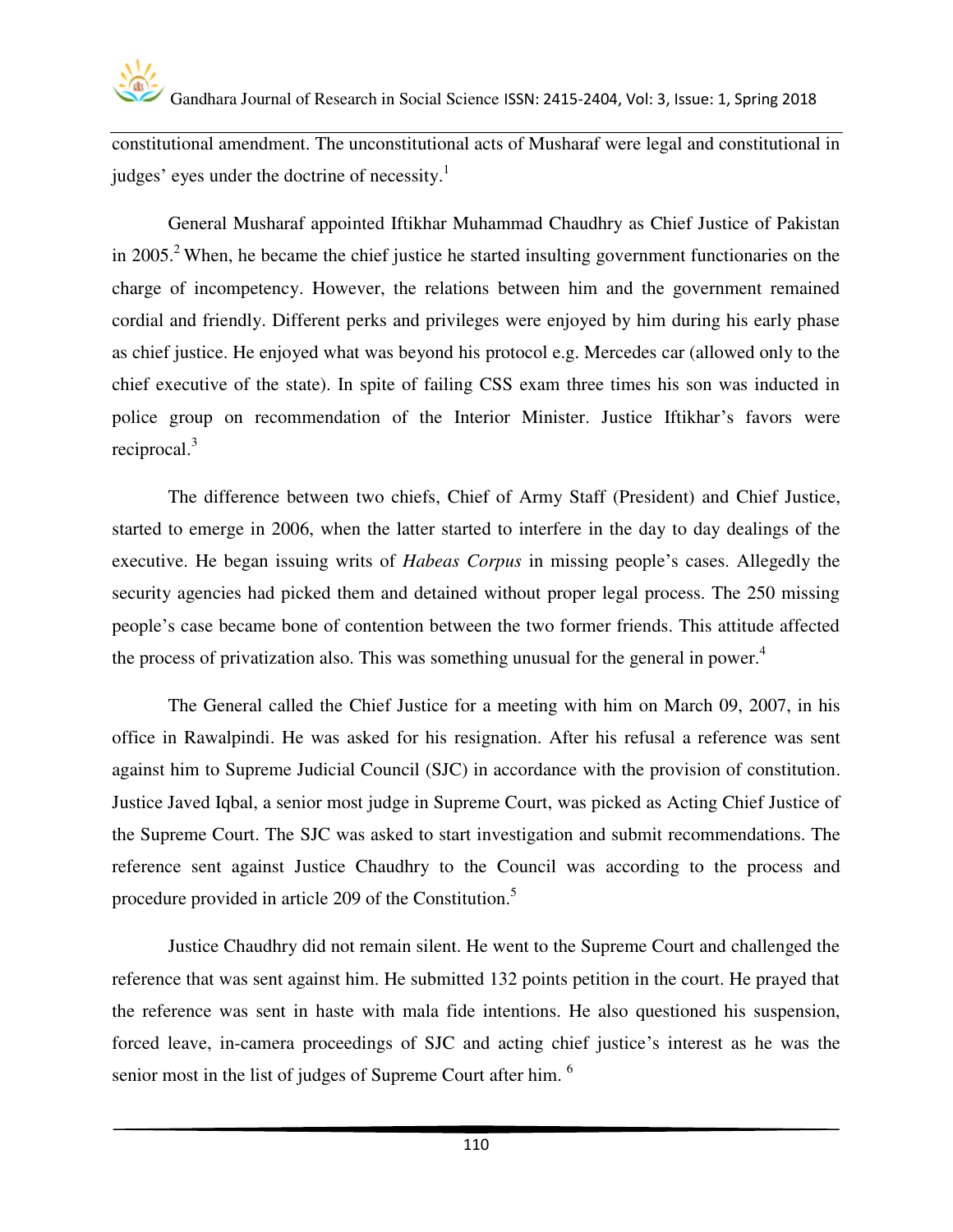Iftikhar Chaudhry came up with strange opinion that there was no mention of the Chief Justice of Pakistan in article 209 of the constitution under which a reference could be sent against the judges of the higher judiciary. Hence the reference against him was unconstitutional. He based his argument on clause 3 (a,b) of article 209 of 1973 constitution. He opined that all judges of the Supreme Court and High Courts could be investigated but not the Chief Justice of the apex court. He considered himself beyond the jurisdiction of the council. He was of the view that composition of SJC was incomplete without him therefore it could not function. He also raised many other objections<sup>7</sup>.

 The reference was challenged on grounds that it was an attack on integrity and independence of judiciary. He argued that in case executive was allowed to take such actions then judiciary would not be able to make independent decisions. The government would fix judges whenever it would be a party in any case. This logic was strange because SJC is a body consisting of senior most judges of Supreme Court and high courts. The Council investigates whether the judge is guilty of misconduct or not. But Justice Chaudhry gave his own meaning and color to the issue. It seemed that he was inviting the judiciary to become partial in Chief Justice's case. The SC accepted Justice Chaudhry's petition and on April 09, 2007 three members bench was constituted for hearing.<sup>8</sup>

 The Supreme Court suspended the proceedings of SJC and started hearing Chadhry's case. The hearing remained continued for about three months. The unanimous verdict came on July 20, 2007. The court granted relief that was demanded by Iftikhar Chaudhry. His council while pleading the case did not base his argument on law but the focus was that the soldiers were united therefore the bar and bench should also remain united to stay powerful and safe.<sup>9</sup>

 After the Supreme Court's verdict the relationship between judiciary and executive deteriorated. The tension between the two organs of government made it difficult for the executive to function. This deadlock provoked General Musharaf to suspend constitution for the second time in his tenure and impose emergency on November 3, 2007.<sup>10</sup> The period between 20 July and 03 November 2007 was a source of embarrassment and frustration for the executive. The Supreme Court frequently used its power of *suo moto* to tease the government. The support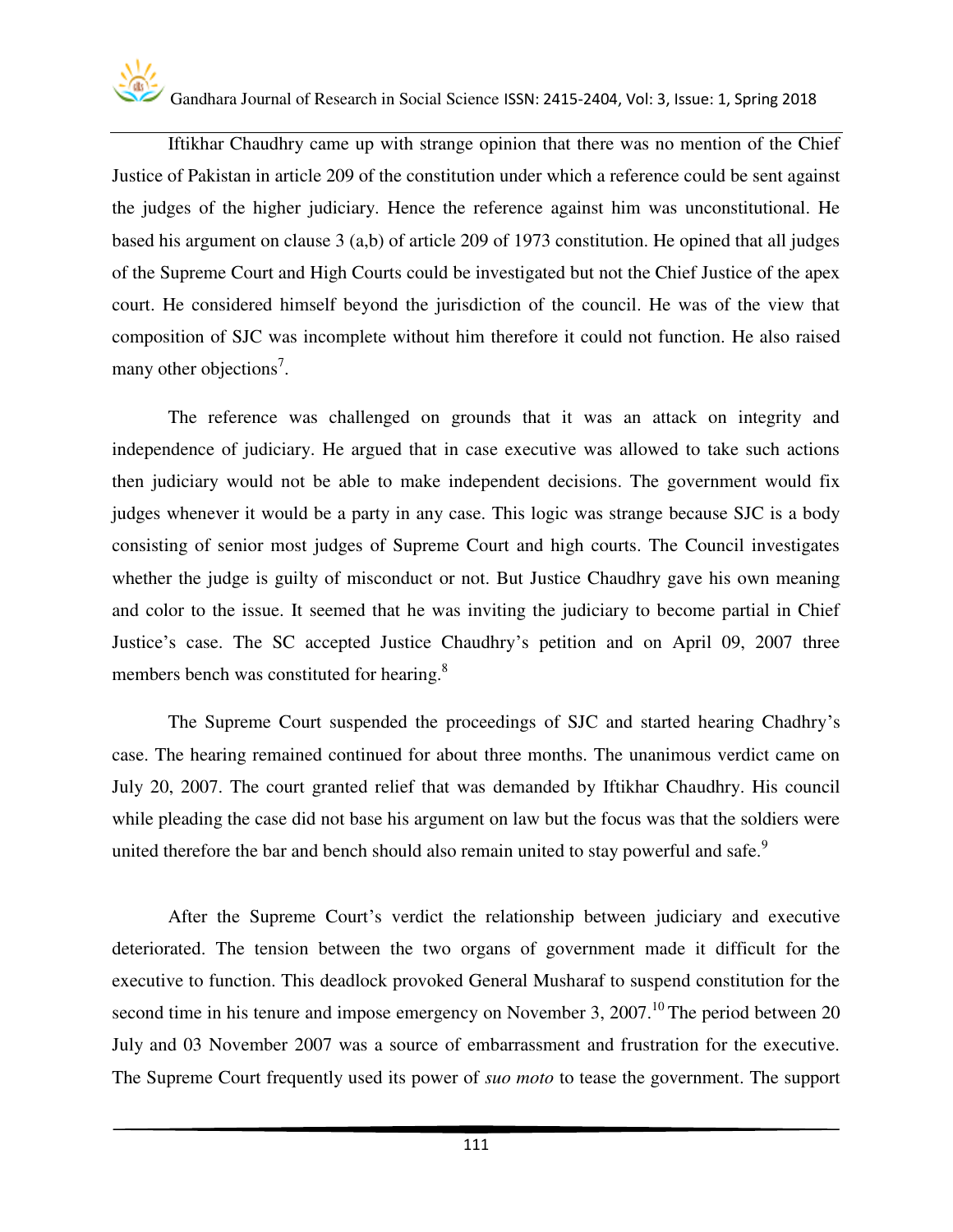from general public, political parties, media and the bar made Iftikhar Chaudhry more confident, bold and powerful.

 During this period, many petitions were filed in the Supreme Court to challenge the candidature of General Musharaf for presidential election.<sup>11</sup> For restoration of democracy and transfer of power to elected representatives, the leadership of Pakistan People's Party held dialogues with General Musharaf. This transfer of power required a proper mechanism, which was devised through National Reconciliation Ordinance (NRO). This NRO was promulgated on October 05, 2007 by the President just one day before the Presidential Elections.

 Sensing the political scenario of the future General Musharaf had decided to get himself re-elected from the existing assemblies at the end of their tenure. The election date for presidential election was announced. Many petitions were filed against his candidature. When the court accepted petition challenging his candidature he sensed that the court would disqualify him so he imposed emergency, held the constitution in abeyance and issued second PCO which demanded fresh oath from the judges of the superior judiciary.<sup>12</sup>

 The Chief Justice had anticipated General's move therefore he constituted 7 member bench that declared November 03, 2007 emergency unconstitutional and an attack on independence of judiciary. The judges of the superior judiciary were forbidden from taking oath under PCO. Any appointment in higher judiciary through PCO was declared as illegal and without jurisdiction.

 In spite of court's verdict, Musharaf imposed emergency and got rid of aggressive judges in a single go. Almost fifty judges including the Chief Justice had lost their jobs in the new situation while the other judges accepted the PCO and remained on their seats. Justice Abdul Hameed Dogar was appointed as new Chief Justice of Pakistan. The Supreme Court, under the new Chief Justice, validated General Musharaf's emergency.

#### **Wave of Judicial Activism**

New elections were announced for which political parties were campaigning. Benazir Bhutto, the chairperson of Pakistan People's Party, was killed on December 27, 2007 due to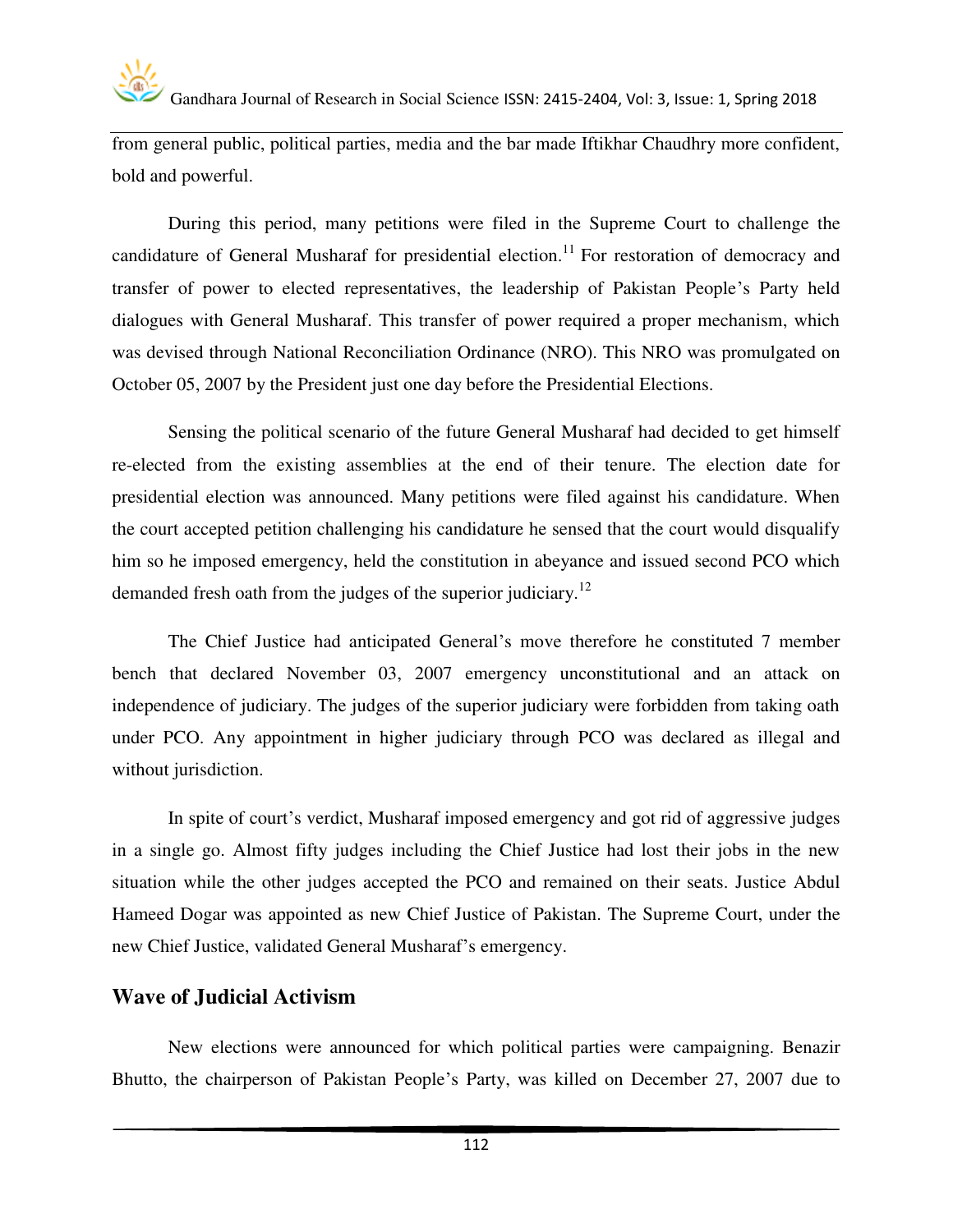

which elections were postponed till February 18, 2008. PPP won the elections and emerged as the largest party in the parliament while the PMLN got second position in number game. These parties had signed charter of democracy in 2006 in which they had agreed that they would ensure the rule of law and independence of judiciary. They also pledged that they would not accept any PCO judge in future.

 A declaration was signed by both the big political parties after elections on March 9, 2008. Under this declaration they were to form ruling coalition and restore judges to pre November 03 position. Here PMLN fixed the PPP. According to a pledge in the Charter of Democracy PPP did not intend to restore any PCO judge. The PMLN put pressure on PPP for Iftikhar Chaudhry who was a former PCO judge. However, pressure from different corners compelled the PPP government to restore Iftikhar Chaudhry and other judges in March 2009.<sup>13</sup> After his restoration he started to behave aggressively. He took about 600 *suo moto* notices only in one year. This was exceptional in Pakistan's history. A short description of tussle between judiciary and the executive on various matters is given below:

#### **Administrative Matters**

In Parliamentary system the executive makes all appointments in the name of head of the state. The executive while making appointments follow procedures laid down in laws. However top executive officers are appointed by the governments on its discretion. The executive is answerable to the parliament and public therefore to provide the service delivery it enjoys the authority to pick the team of its choice. The constitution empowers the Prime Minister (PM) to make appointments on key positions, such as ministers in his cabinet, ambassadors, governors, chairmen of various constitutional bodies, heads of the armed forces, institutions and coporations.<sup>14</sup>

The Supreme Court challenged this prerogative of the government and struck down various appointments made by the executive during this phase of judicial activism. The appointments of judges had been a factor of discomfort between the judiciary and executive particularly since the third tenure of Pakistan People's Party. The executive used to make appointment of judges of the superior judiciary in consultation with the Chief Justice. But after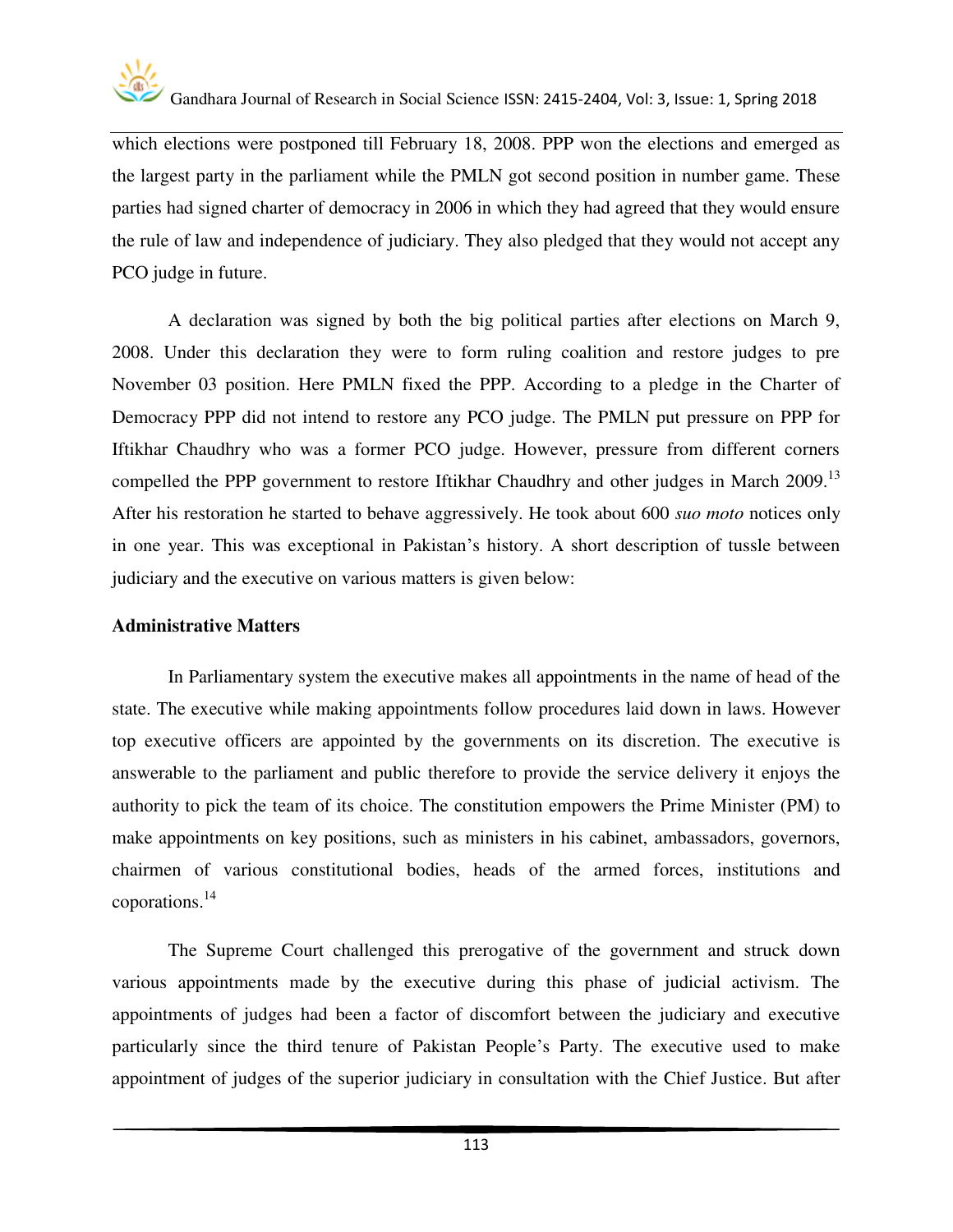

Judges Case (1996) the consultation of the Chief Justice(s) was made binding on the PM.<sup>15</sup> For elevation or promotions from high court to SC as judges and appointment of the Chief Justice, seniority was made the criteria. The PPP Government appointed Khawaja Sharif as the judge of the SC. Justice Saqib Nisar, the next in seniority was appointed his successor in Lahore High Court. Prior to these notifications differences had emerged between the Government and the Chief Justice. Contrary to set procedure Justice Chaudhry wanted Justice Sharif to stay in Lahore High Court while his junior was to be elevated as the judge of the SC. The executive had issued notifications of these judges perfectly according to the provisions of the Constitution. But the CJ took *suo moto* notices on notifications just after their issuance and quickly constituted bench of the judges for hearing. After a brief hearing the bench suspended the notifications by declaring them a violation of the constitution.  $16$ 

The judiciary kept the executive on the horns after Iftikhar Chaudhry's restoration. The SC declared a number of appointments null and void. The judiciary cancelled the appointments of the Chairman NAB, Chairman OGRA, NBP, Six Hundred and Sixty Eight officials of the PQA.<sup>17</sup> The matter of appointments was the domain of the executive but the Supreme Court became a hurdle in its way.

The SC also issued an order through which Prime Minister's order of promoting 54 bureaucrats to grade 22 was cancelled. The Court observed that these promotions were not in accordance with rules and merit.<sup>18</sup> The Government had made reshuffling in almost entire top brass of bureaucracy after issuance of promotions order. There is routine and normal practice in democratic countries that after elections when new administration comes into power it reshuffles the top administrators. It is done to infuse new spirit in the administration to rejuvenate it and to select best available talent to implement its program. The PPP Government had done the same but the Court did not accept this prerogative of the government. After detailed survey of the case the Court argued that though the petitioners had no right to be promoted yet the space for promotion was required to be given to them. This verdict made it crystal clear that the SC was not allowing the government to exercise its power for which she was accountable to people.

The SC in the case of appointment of Chairman NAB along with striking down the appointment questioned the power of the executive to make such appointments. The Court in its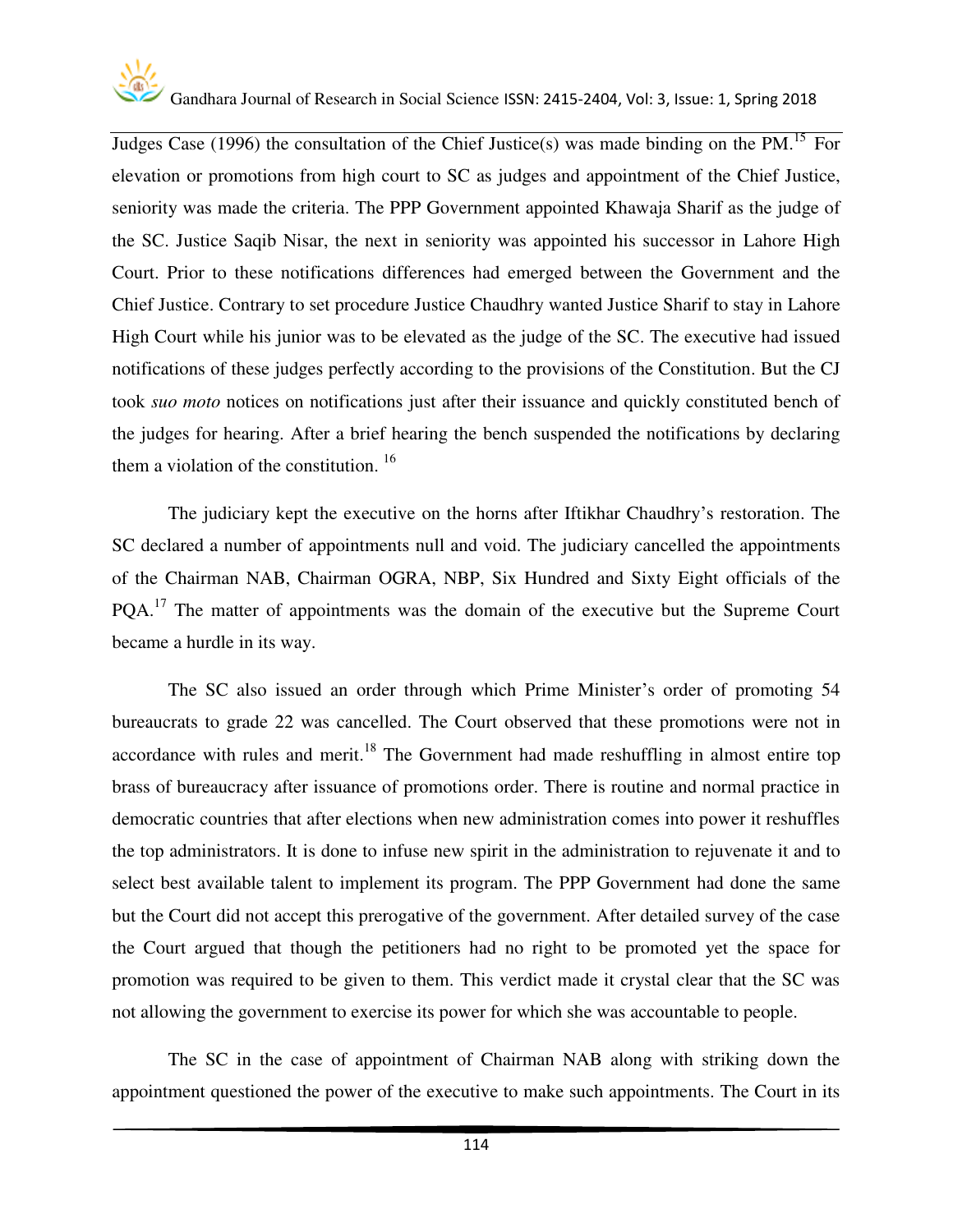

verdict of March 10, 2011 disqualified justice Deedar Hussain Shah as Chairman NAB. The SC observed that the appointment made depicted the shallow understanding of the constitution and laws by the concerned ministry, therefore, advised the concerned authority that Chief Justice of Pakistan should be consulted before appointing such functionaries<sup>19</sup>. Some analysts concluded that in future the NAB chairman would be appointed after meaningful consultation between Prime Minister and the Chief Justice.

Similarly the Supreme Court dismissed Touqir Sadiq (Chairman, OGRA) on Nov. 25, 2011 from his service on ground that he was not properly qualified and the degree that he possessed was from a fake institution and that the serious charges of corruption leveled against him needed investigation.<sup>20</sup>

#### **Public Interest Litigation**

Public interest litigation is a lawsuit that includes the whole population without any discrimination. Through this mechanism all technicalities are set aside to ensure justice. The higher judiciary derives this power from article 199 and 183(4) of the constitution of 1973. The SC under *suo moto* jurisdiction may take up any matter related to public interest or fundamental rights. The Court invoked *suo moto* jurisdiction to hear such cases. It moved freely to take up any case any time to give tough time to the government. Many projects of the government were banned by the court.

This encouraged high courts to expand their tentacles also by using this authority over the provincial executives. High courts became active although under law this is the jurisdiction of the SC. Peshawar and Lahore High Courts' chief justices took *suo moto* notices at number of occasions. They included notice on bad quality of *chappali kabab,* bus stops and car parking and women's vote issue in a by election.

#### **Pakistan Steel Mills Privatization Case**

Government privatized the Pakistan Steel Mills. The total value of assets offered for privatization was between Rs. 72.5 billion and Rs. 125.5 billion. The mills stretched over an area of about 9000 acres while the Government had offered 4457 acres for privatization. The other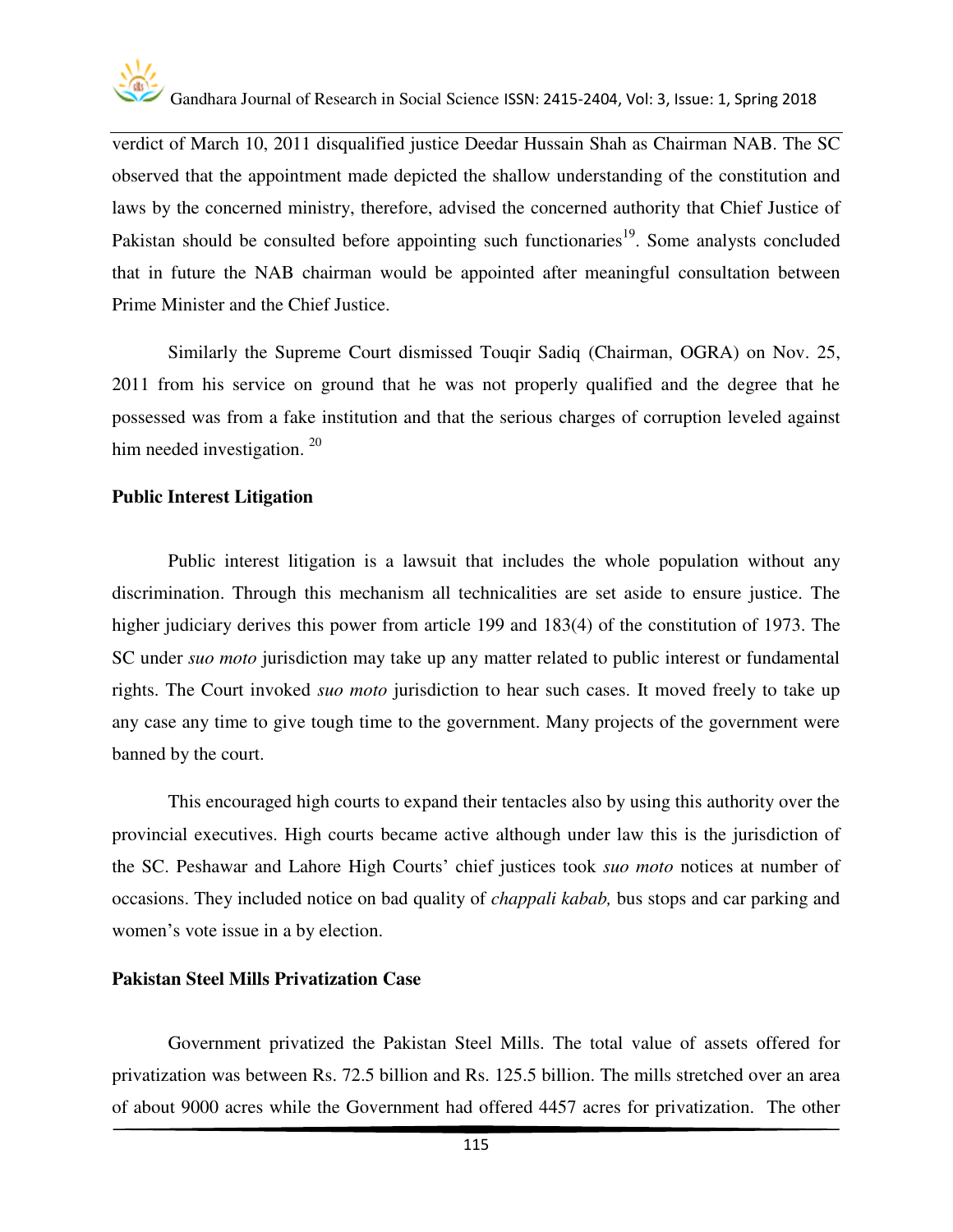items that were offered for bid included machinery, raw material, spare machinery and finished  $\text{goods}^{22}$ .

The Workers Union challenged the privatization of Steel Mills in the Sindh High Court. The Court dismissed the Petition saying that the Cabinet could form and implement policies including that of privatization.<sup>23</sup> The Workers Union challenged the decision of High Court in the Supreme Court. The SC accepted the case and cancelled the privatization deal of the government.<sup>24</sup>

The Government filed review petition but the court did not decide the matter till the end of PPP led coalition government's tenure. The uncertainty due to litigations not only affected the productivity of the Steel Mills but also economy and investment.

#### **Rental Power Case**

After assuming power the PPP led coalition government embarked upon resolving the issue of power shortage and load shedding by installing 19 power projects on rent in various parts of the country. To fill this gap the government decided for the Rental Power project. The ECC (Economic Coordination Committee) and the Cabinet accorded approval for the Project. 'Private Power and Infrastructure Board' and 'National Electric Power Regulatory Authority' completed the procedural requirements. After the fulfillment of legal formalities the contract was given to Karkey Karadeniz Elektrik Uretim (KKEU), a Turkish Company. But the SC cancelled the Project on charges of irregularities, corruption, illegalities and kickbacks. The Court declared that plus and minus of the project were not properly examined, the feasibility studies were improperly undertaken, irregularities identified by Auditor General of Pakistan were not considered seriously, procedure of the procurement was not followed properly and the Asian Bank's identified loophole were not addressed. The Asian Bank had suggested that instead of 19 only 09 projects should be installed.<sup>25</sup> The Court also observed that the tariff fixed by rental companies was very high. The court cancelled the award of contract to KKEU.<sup>26</sup>The Court also directed NAB to arrest and initiate inquiry against all involved in the deal.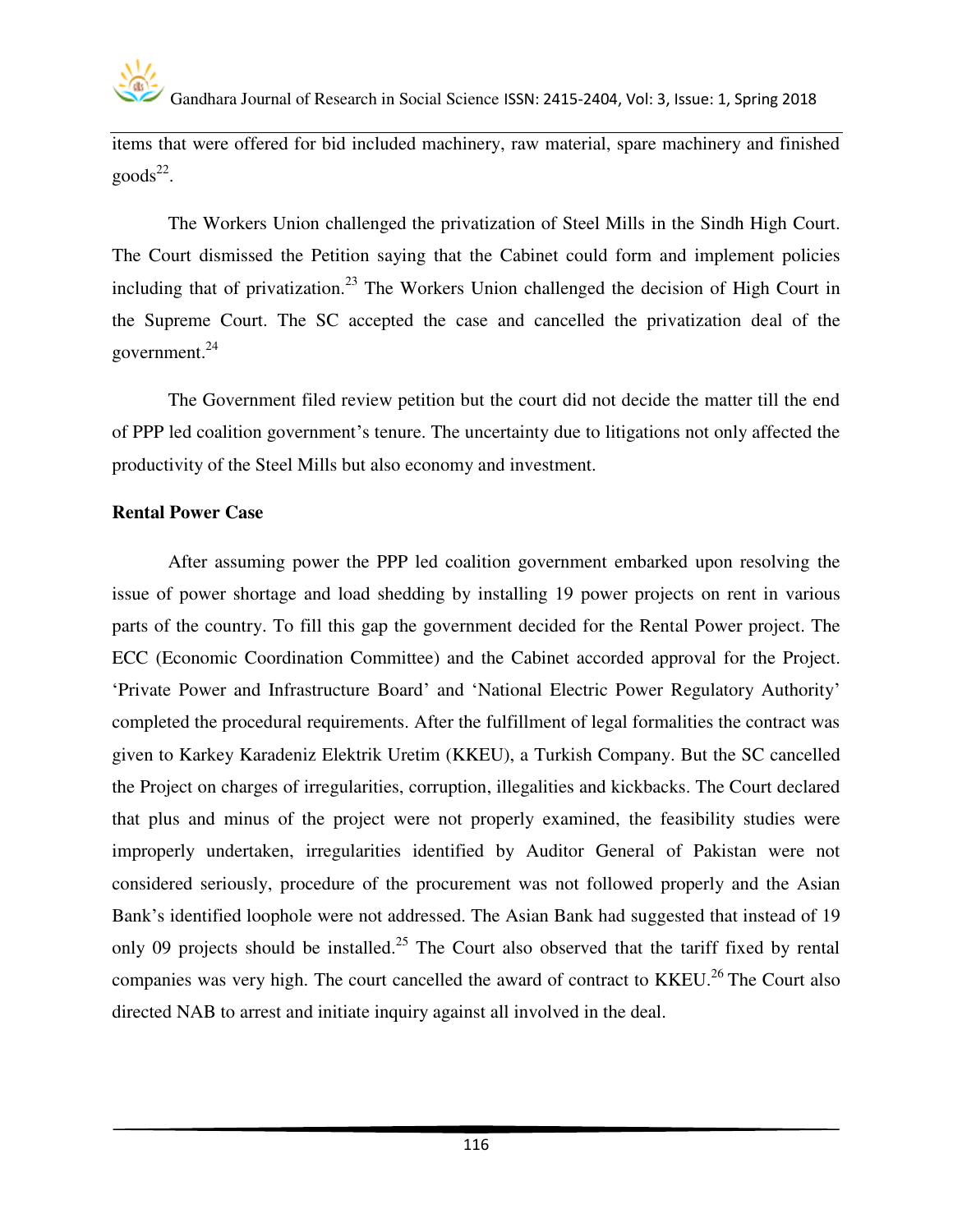#### **National Reconciliation Ordinance (NRO)**

The NRO was promulgated by President Musharaf on October 05, 2007. It was issued after negotiations with Benazir Bhutto, the former Prime Minister of Pakistan. The aim of this ordinance was to facilitate democratic transition in the country. The USA, UK and UAE had brokered this deal between the two leaders. According to this understanding, the cases against political leaders and the people who served under them were to be withdrawn from courts and fair and free election were to be held in 2007 to transfer power to the elected leadership and safe exit would be given to the General and his supporters who captured power through show of force and ruled the country unconstitutionally.

The Military regime had kept both mainstream political parties (PPP and PMLN) in containment and had exiled leadership of these parties. They were also facing severe censorships. The leaders, workers and supporters were facing different types of cases which mostly were politically motivated. They could not take part in politics unless cases against them were withdrawn. Similarly General Musharaf had become liability for the system therefore was in need of safe exit. He needed relaxation in laws, rules and constitutional constraints. Without this mechanism the democratic transition was difficult.

The NRO was a result of this understanding between the ruling junta and the moderate opposition. It led to lifting of the ban on the political leaders and parties' activities. They were allowed to contest elections. It was also a mechanism of smooth democratic transition and safe exit to military ruler. For nation building this mechanism has worked throughout the world. Pakistan needed a new beginning but the Supreme Court on December 16, 2009 declared NRO illegal and void.<sup>27</sup> The court tried to kill the reconciliatory politics which Pakistan was experiencing for the first time in its history.

The crucial aspect of this judgment was to revive the cases against the sitting President of the country. The Attorney General was ordered to proceed quickly to get the president fixed. As a result of NRO such cases were to be closed for smooth onward journey. The PM and the Attorney General were directed to write to the Swiss Courts to revive cases against the President.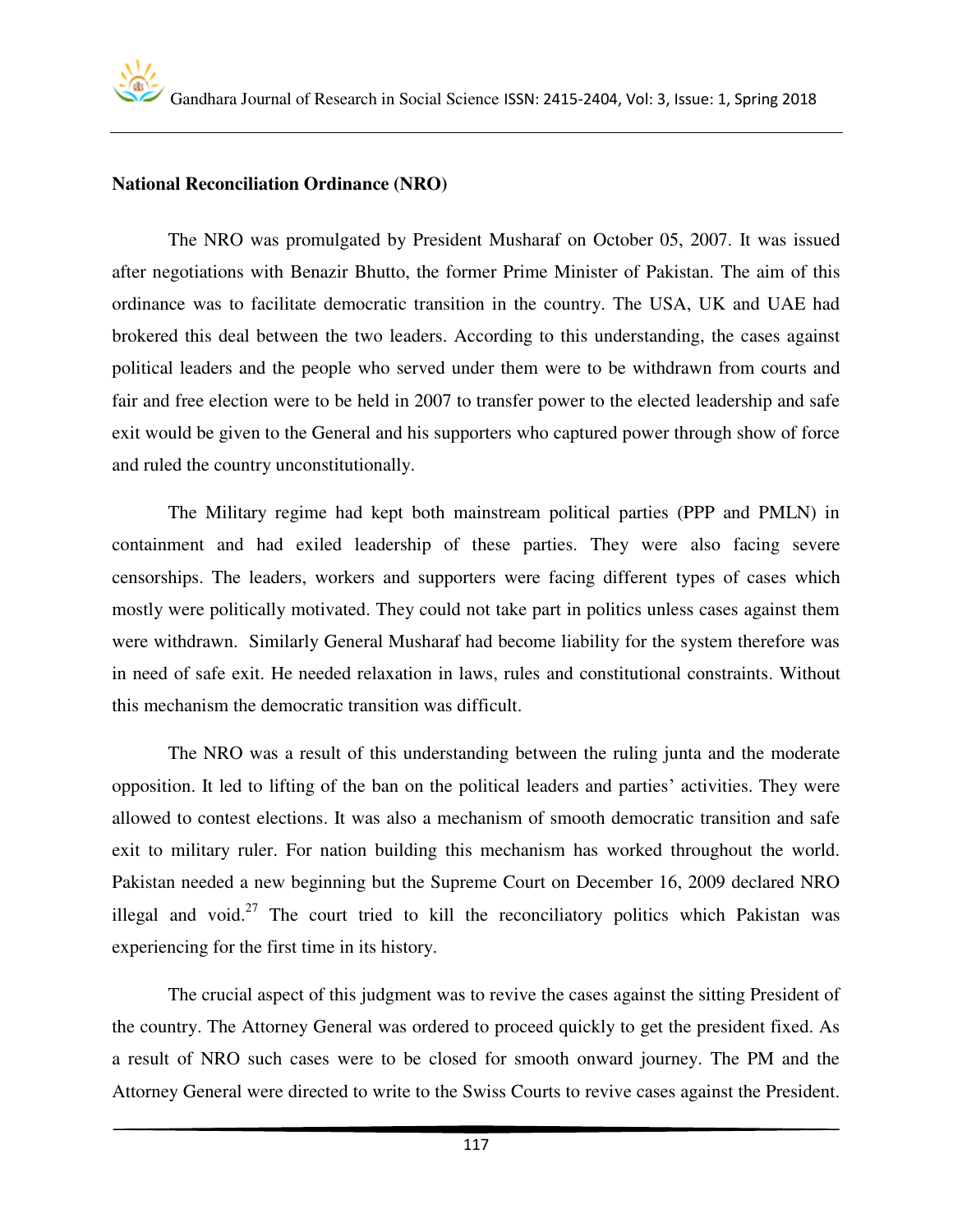

The court wanted a quick action while the constitution of the land had given immunity to the President. If they followed court orders it could be taken as violation of the constitution. In case they followed the constitution the court was not ready to accept it. Contrary to judicial norms it seemed that the court was behaving as a party.

The SC established five monitoring cells in the country to monitor the cases against those accused who had got acquittal under NRO. The implementation of this judgment seemed to be the top priority of the SC. The Supreme Court directed Chairman NAB, Attorney General, Prosecutor General of NAB and Secretary Law to immediately revive the cases closed under  $NRO<sup>28</sup>$ . The Government had submitted review petition but it was rejected. This rejection left the government with no other option than to implement court orders. The PM assured the court that its decision would be implemented fully. All cases were reopened except that of the President. The government was of the view that the President enjoyed immunity under constitution. Hence court proceedings against him could not be opened during his tenure as president.

The PM was in a real fix. In case he accepted the court orders of writing a letter to the Swiss authorities he would have violated the constitution while if he had declined court orders he could face contempt of court case.<sup>29</sup> On March 8, 2012, the SC ordered him to write a letter to Swiss authorities without consulting Law Ministry.<sup>30</sup> This directive was given by the court to remove the lacuna that the Prime Minister worked in accordance with the rules of business. He made all moves after seeking advice from the law ministry, not in his discretion. But the court ordered him to follow its advice not of law ministry.

The letter issue became bone of contention between the judiciary and the executive. The court was not only trying to assume the role of executive but the legislature also. It was of the view that its words were law. This reminded the students of politics the old monarchical system in which all organs of the government existed in the monarch. This tradition seemed to have been revived by Iftikhar Chaudhry. In implementation of NRO Case the PM was punished on 26 April 2012. He was convicted for the charge of contempt of court. The seven member SC bench declared the PM guilty of contempt and awarded him sentence of imprisonment until the rising of court. Thus, he was disqualified under article 63 (1) (g) of constitution<sup>31</sup>. This conviction entailed serious consequences for the term of PMs. The constitution provides that the PM either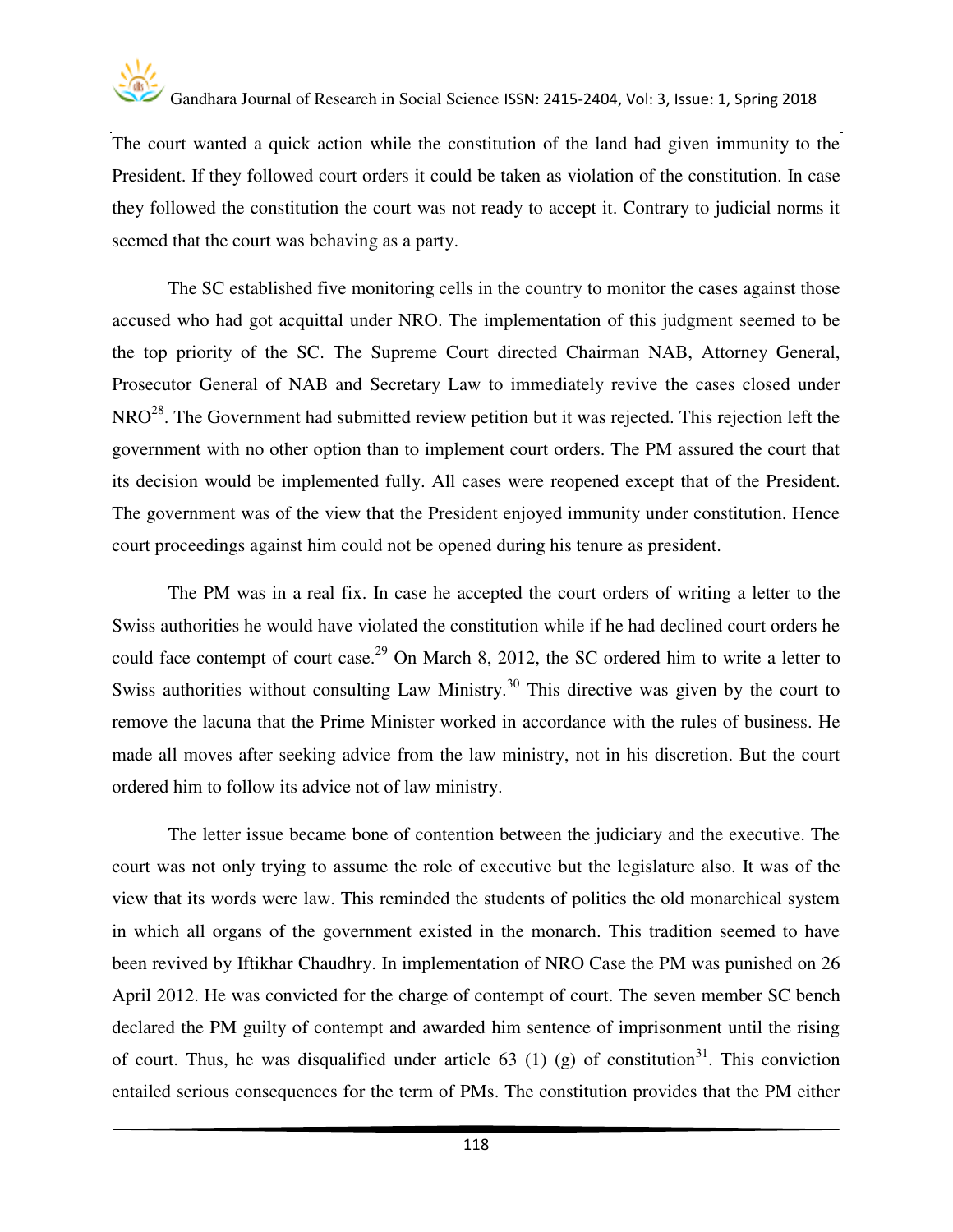

through resignation or through vote of no confidence can lose office. This time the way adopted for sending him out of office did not exist in the constitution. It was contrary to the practices of constitutions of parliamentary democracy.

Under court order the Prime Minister no more remained a member of the parliament. The government took this bitter pill. The PM who enjoyed confidence of the parliament was disqualified for the term of five years. The Election Commission was directed to de-notify PM from National Assembly's membership while the President was asked to make arrangements for electing a new PM.

On June 22, 2012 Raja Pervaiz Ashraf was elected as new PM of Pakistan. Soon after his assuming charge as PM the tension between the executive and the judiciary intensified. He was ordered to do what Mr. Gilani, the former PM, had failed to do and submit the report to the Supreme Court forthwith. This time the government decided to write a letter to the Swiss authorities. The continuous resistance from the executive could have proved costly to a nascent democratic set up. The judges could adjust themselves to any situation as they had done in 1999 when democratic set up was wrapped and military rule was established. The court not only validated this change but also gave power to General Musharaf to amend constitution. Iftikhar Chaudhry was also part of the bench that had given that verdict. To save democratic set up the Government of PPP bowed before the Court. This highhandedness of the court raised many questions about judiciary-executive relations. The removal of PM under contempt conviction was criticized by jurists inside and outside the country. The PM was of the view that article 248(2) gave immunity to the President against criminal proceedings during his tenure of office. The jurists and political leaders opined that it was prerogative of the parliament to remove the PM. Some jurists declared this decision an unfortunate one. It led an Indian jurist to comment;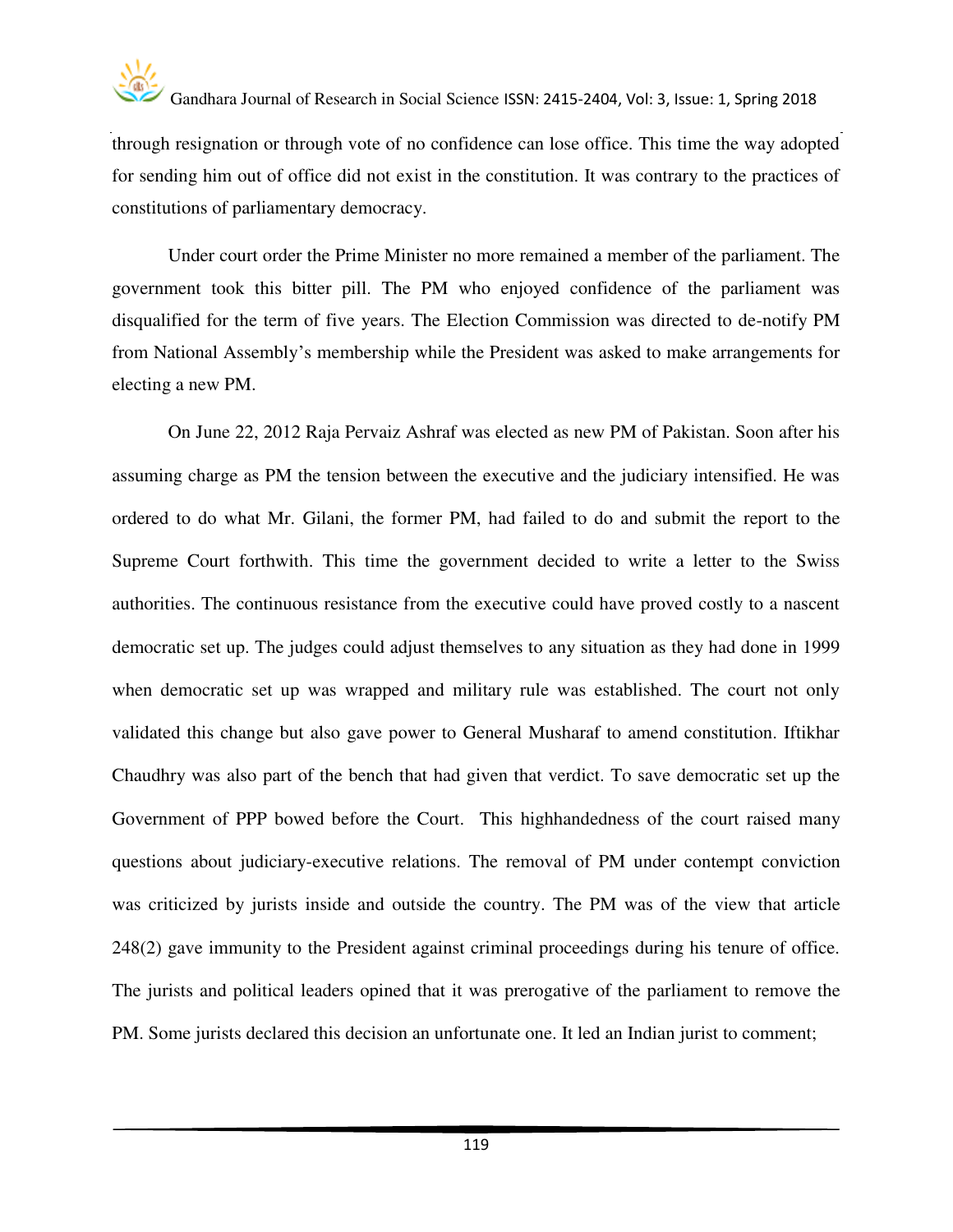It seems to me that the Pakistani Supreme Court has lost its balance and gone berserk. If it does not now come to its senses I am afraid the day is not far off when the Constitution will collapse, and the blame will squarely lie with the court, and particularly its Chief Justice.<sup>32</sup>

The PM who succeeded Yousaf Raza Gilani wrote letter to Swiss authorities but to fix him and tease the government the court took up Rental Power Case for implementation. The NAB authorities were asked by the court to arrest the PM and others for irregularities. Throughout his tenure the new PM was kept under acute pressure by the court.

#### **CONCLUSION**

Activism of judiciary is normally considered apex court's assertiveness to ensure rule of law. In Pakistan judiciary remained docile during military regimes while proactive during democratic ones. For the first time in history of Pakistan the judiciary challenged a general in military uniform in 2007 which led to judicial crisis. This crisis was inherited by the civilian government. The judicial activism witnessed during civilian period was unprecedented. After restoration of the Chief Justice in 2009 the judiciary started taking *suo moto* notices to contain the executive. This activism took the shape of open conflict between the judiciary and the executive. The judiciary made encroachment in executive's domain. The PM who had freed and restored judges was sent home unceremoniously by the court. His successor was kept under constant pressure. The government failed to deliver due to over activism of judiciary. Instead of rule of law the rule of the mighty judges was witnessed. Judicial activism disturbed institutional balance. It weakened nascent democracy.

For smooth functioning of the system the principles of parliamentary system are required to be respected to keep institutional balance. The amalgamation of principles of presidential system with the parliamentary one would produce contradictory results. The judiciary should stay in limits prescribed by the constitution and parliamentary norms.

Smooth functioning of institutions and political stability ensures better future. This aim can be attained only after the institutions remain within their limits and do not encroach into the domain of others. The constitution has clearly determined the role of each institution. If each one remains within its domain the system will function smoothly.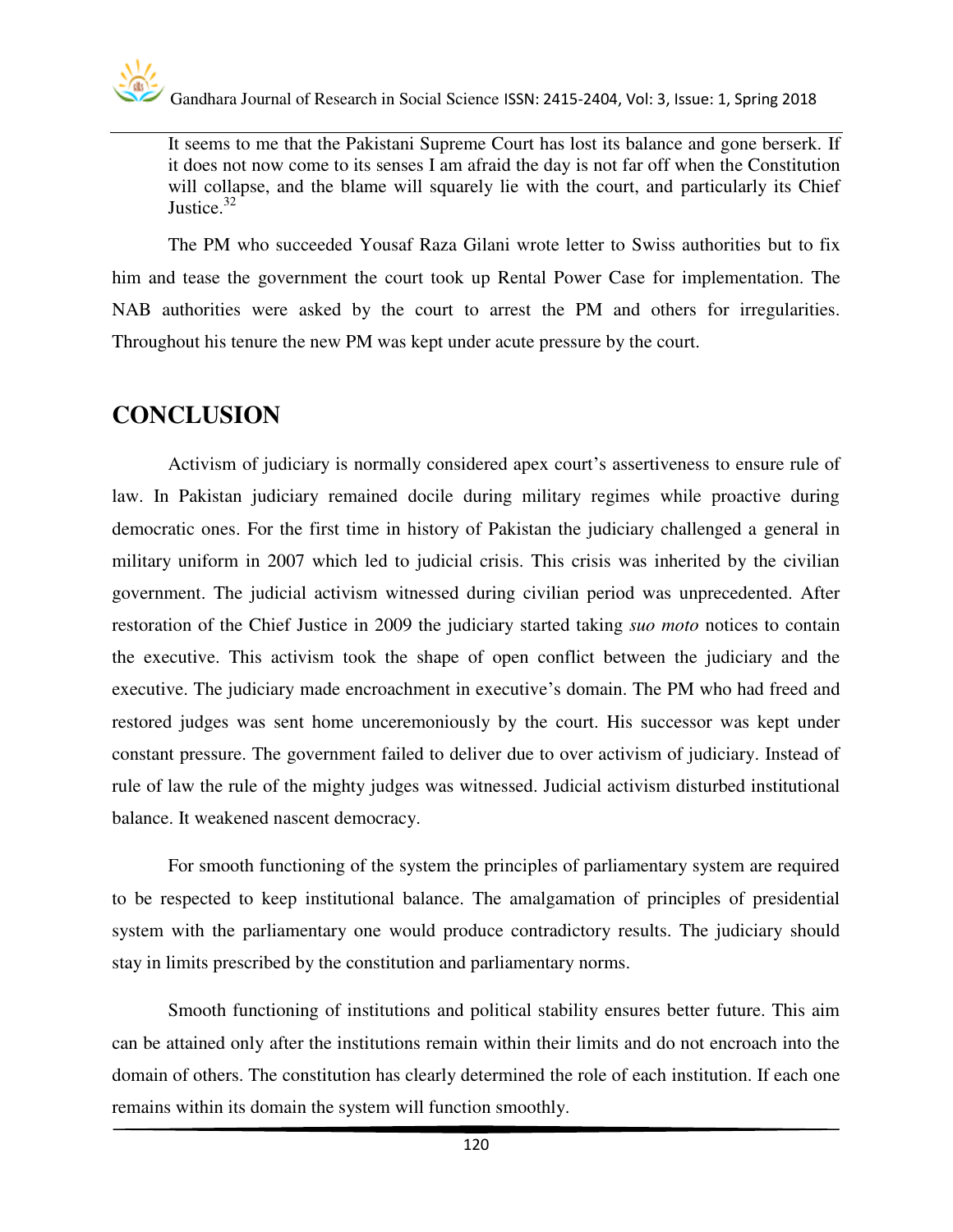#### **End NOTES**

- 1. In all these cases Justice Iftakhar was member of the benches that gave verdicts in favor of General Musharaf.
- 2. *Pakistan Lawyers Forumv. General Pervez Musharraf case*[http://www.supremecourt.gov.pk/web/user\\_files/File/JR\\_Judgment\\_on\\_17th\\_Am](http://www.supremecourt.gov.pk/web/user_files/File/JR_Judgment_on_17th_Amendmend_and_Presidents_Uniform_Case.pdf.%20Accessed%20on%20June%2002) [endmend\\_and\\_Presidents\\_Uniform\\_Case.pdf. Accessed on March 02,](http://www.supremecourt.gov.pk/web/user_files/File/JR_Judgment_on_17th_Amendmend_and_Presidents_Uniform_Case.pdf.%20Accessed%20on%20June%2002) 2017.
- 3. Inam R Sehri, *Judges and General in Pakistan, vol. I*, (Guilford: Grosvenor House publishing Ltd., 2012), 15.
- 4. Zubair Nabi, A Story of Suo Motos, Judicial Activism, and Article 184 (3) An Analysis of a Decade of Open Judgments from the Supreme Court of Pakistan retrieved from, 1502.03772v1 [cs.CY] 12 Feb 2015
- 5. *The Constitution of Pakistan 1973,* Article 209 (5) and (6).
- 6. Petition of Iftakhar Chaudhary, Section II, Facts in Brief, Points 01-23.
- 7. *Ibid. The Constitution of Islamic Republic of Pakistan,* Article 260 while explaining the term 'judge' reads, "Judge in relation to supreme court or a high court includes chief justice of the court".
- 8. Library of Congress, Suspension and Reinstatement of the Chief Justice of Pakistan: From Judicial Crisis to Restoring Judicial Independence? [http://www.loc.gov/law/help/pakistan-justice.php. Accessed on April 13,](http://www.loc.gov/law/help/pakistan-justice.php.%20Accessed%20on%20May%2013) 2017.
- 9. Statement of his counsel, *Dawn,* May 09, 2007.
- 10. Emergency Order November 03, 2007 quoted in *The Nation*, November 04, 2000.
- 11. Constitution Petition No. 15 of 2002 (Qazi Hussain Ahmed, Amir Jamaat-i-Islami, petition), and Constitution Petition No. 22 of 2002 (Syed Zafar Ali Shah, petitioner), available at [http://www.supremecourt.](http://www.supremecourt/) gov.pk/web/user\_files/File/JR\_Constitution\_Petition\_No.\_15\_17- 24\_and\_512\_of\_2002.pdf . Accessed on April. 6, 2017.
- 12. *Proclamation of Emergency, The Dawn*, Nov. 4, 2007 (text of Proclamation), *available at* [http://www.](http://www/) dawn.com/2007/11/04/top16.htm. Accessed on March 06, 2017. See also 'Gen Musharraf Promulgates Provisional Constitution Order'*, Pakistan Times*, Nov. 4, 2007, [http://pakistantimes.net/2007/11/04/top1.htm.](http://pakistantimes.net/2007/11/04/top1.htm) Accessed on March 06, 2017.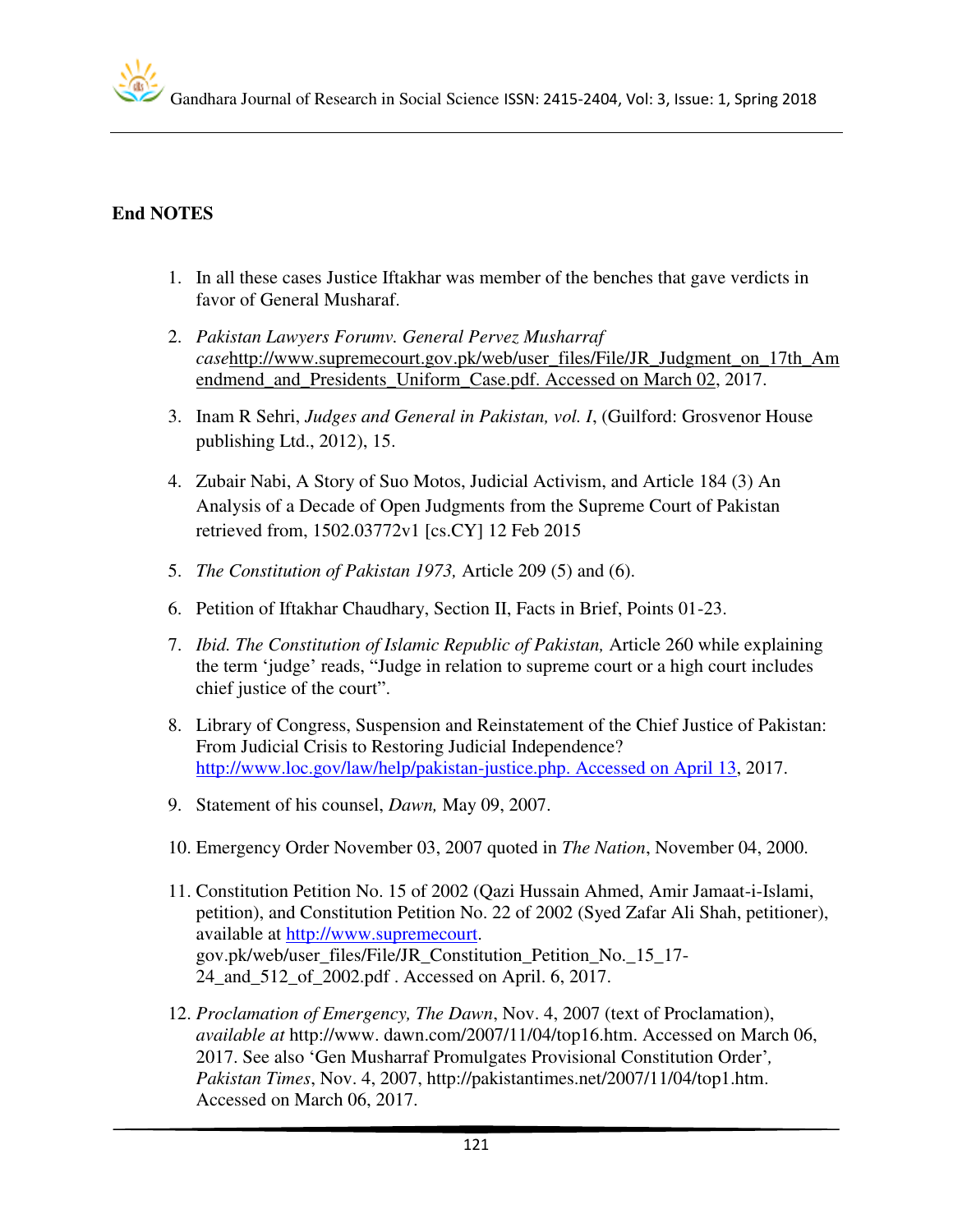#### 13. http://www.chowrangi.pk/justice-iftikhar-chaudhry-restored-again.html

- 14. *Constitution of Pakistan*, Articles, 90, 91, 92,101,175A, 243.
- 15. *Constitution of Pakistan,* Articles, 177 and 193 before Eighteenth Amendment.
- 16. Judgment of the Supreme Court quoted in *Daily Dawn,* March 05, 2011. Justice Saqib Nisar is the current Chief Justice of Pakistan who is paying more attention to political cases. The Supreme Court has become controversial once again. Another PM has lost his office through court's verdict while his successor is under acute pressure from the court.
- 17. *The News International*, September 05, 2009.
- 18. Constitutional Petition, 9/2006, Supreme Court of Pakistan, Paragraph No. 36.
- 19. Verdict of the court published in *Daily Dawn*, March 11, 2011
- 20. *Daily Dawn*, November 26, 2011.
- 21. *Daily Dawn*, June 23, 2013.
- 22. Ikram Sehgal, Pakistan Steel Story, [http://www.sehgalfamily.com/?p=556,](http://www.sehgalfamily.com/?p=556) accessed

on February, 22, 2015.

- 23. Constitutional Petition, 9/2006, Supreme Court of Pakistan, Paragraph No. 36.
- 24. Constitutional Petition, 9/2006, Supreme Court of Pakistan. Paragraph No. 86
- 25. *Daily Dawn,* January 31, 2010.
- 26. *The News International,* February 02, 2010. The KKEU moved International Center for Settlement of Investment Disputes in 2013 seeking compensation of Rs. 74 billion for losses. The ICSID rendered award to KKEU for its losses. Thus Court's decision gave Rs. 74 billion loss to national exchequer. https://tribune.com.pk/story/1511129/international-litigation-pakistan-slapped-700mfine-rpp-case/ accesed on March 20, 2018. https://www.dawn.com/news/1358930 , accessed on March, 20, 2018.
- 27. *The News International*, December 17, 2009.
- 28. *Dr. Mubashar Hassan v. Federation of Pakistan,*[http://www.supremecourt.gov.pk/web/user\\_files/File/NRO\\_Judgment.pdf](http://www.supremecourt.gov.pk/web/user_files/File/NRO_Judgment.pdf%20accessed%20on%2014/03/2017)  [accessed on 14/03/2017.](http://www.supremecourt.gov.pk/web/user_files/File/NRO_Judgment.pdf%20accessed%20on%2014/03/2017)
- 29. *Daily Dawn*, March 09, 2012

31. Short Order of the Supreme Court quoted by all leading dailies including Dawn, News International, Express News and Pakistan Today, April, 27, 2012.

<sup>30.</sup> *Ibid.*